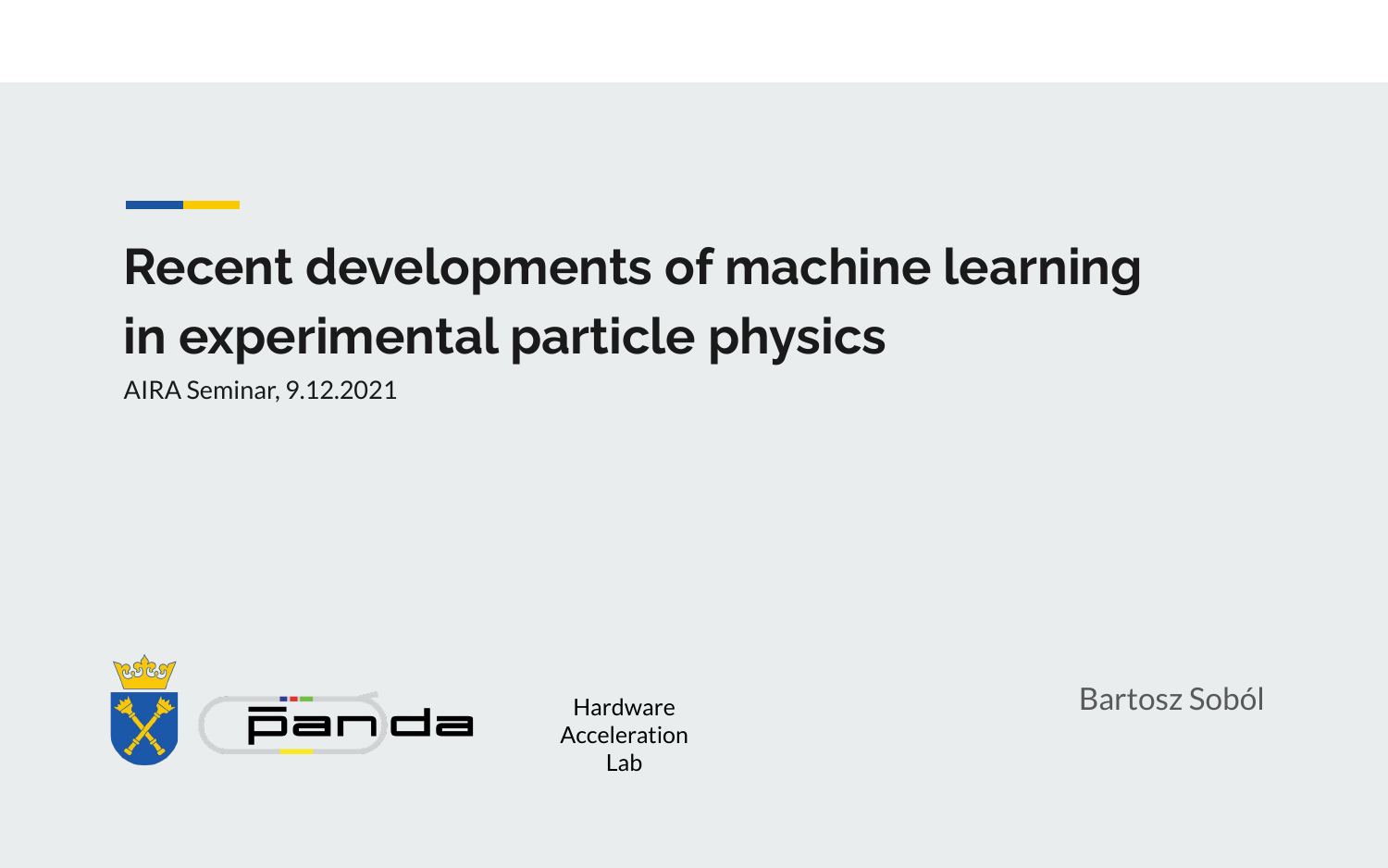## **Presentation plan**

- Particle physics experiment *workflow*
- ML in particle track reconstruction
- $\bullet$  ML in detector event simulation
- Hardware accelerated neural networks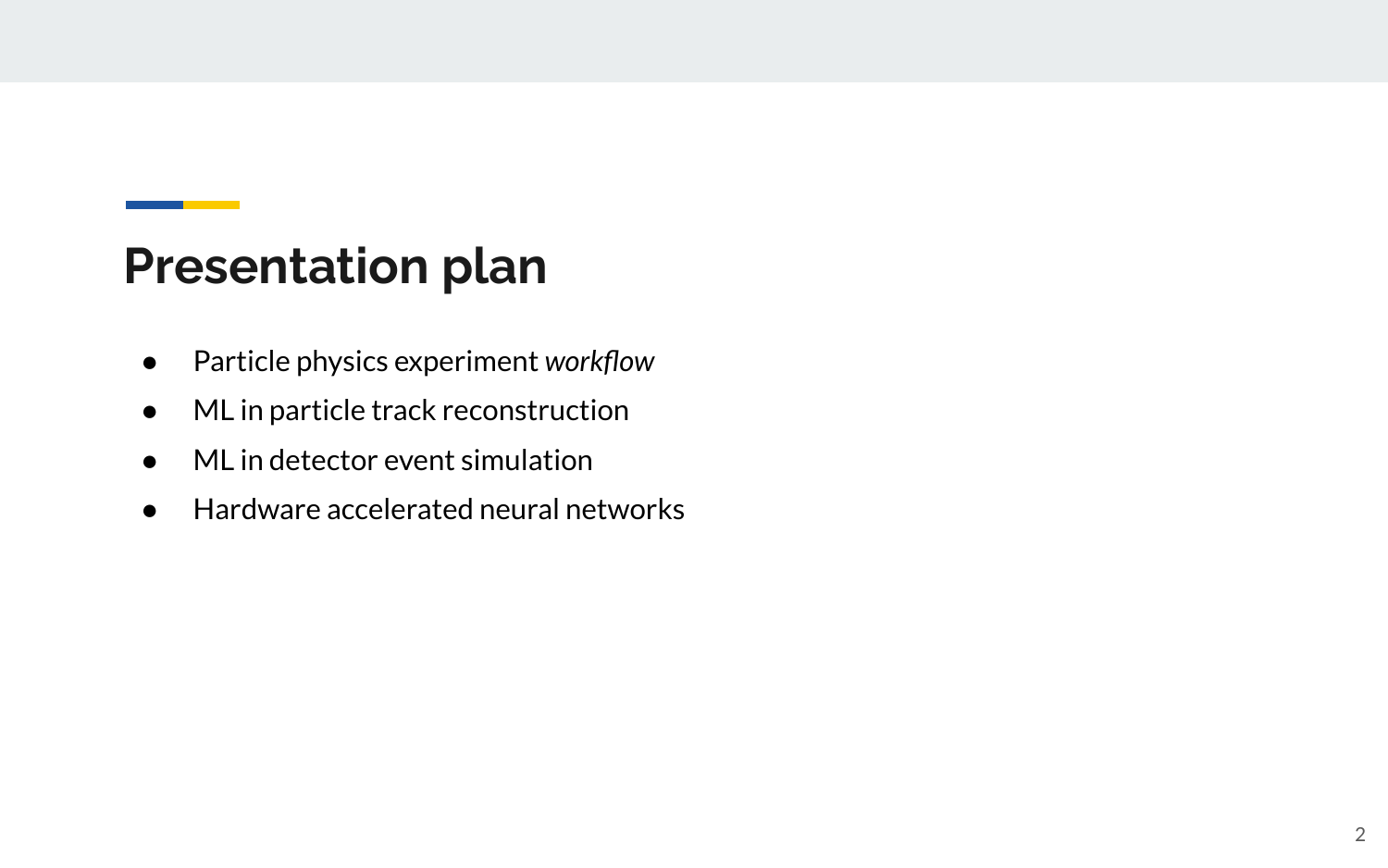# **Particle physics experiment** *workflow*

- We have a physics problem that needs to be studied
	- e.g. specific decay predicted by a new theory
- And the experiment (detector) that would be able to find effects of such prediction
- Using Monte Carlo methods it's possible to simulate the experiment outcome assuming known and confirmed physics
- Than statistical analysis of simulated and experimental data can be conducted
- When they differ it may be a hint for more experiments Or, if the difference is significant, a new physics discovery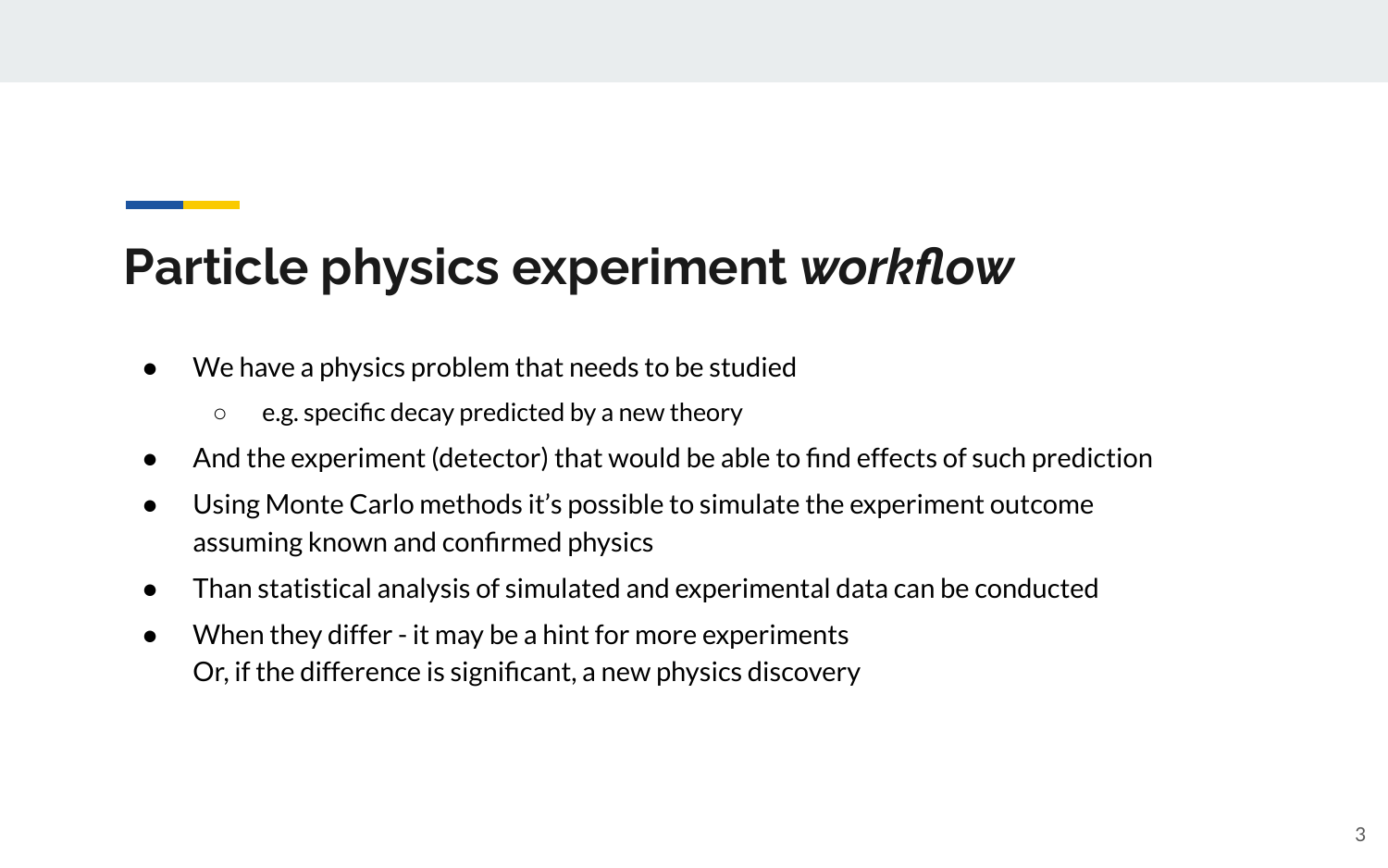# **Example: Higgs boson discovery in LHC (2012)**

- Theory (Standard Model) predicts the existence of a heavy particle that decays into two photons
- From other experiments it was known that we should look for it in the mass region between 116 and 127 GeV
- Experiment: collide two protons with very high energy (7-8 TeV) and hope it will produce a new particle
- From simulations we know what the outcome should be if there's no new particle produced
- With this information, we can extract the new signal
- Which differs with more than 5 $\sigma$  from the expected (background)
- In particle physics  $5\sigma$  confidence means a discovery

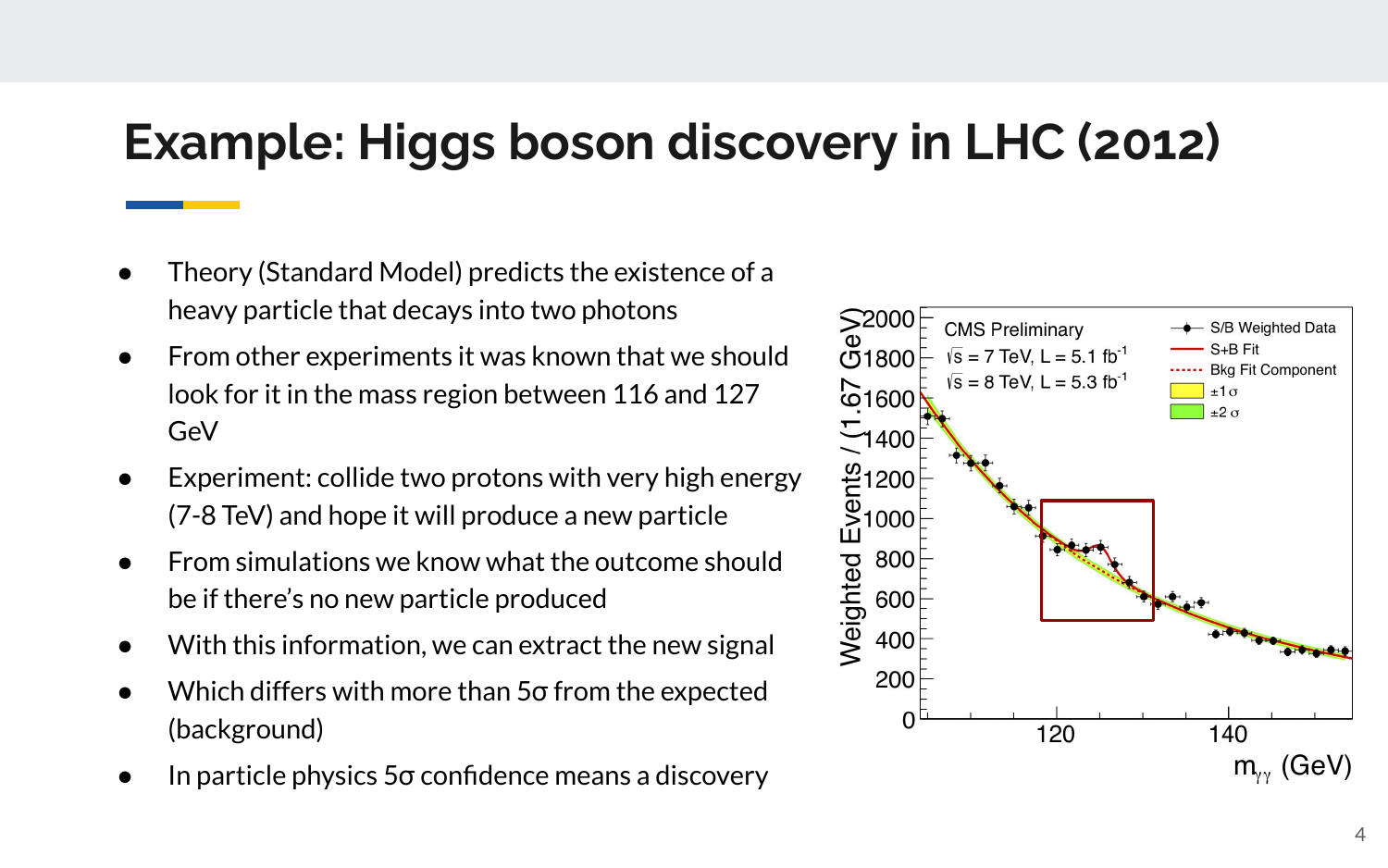#### **Particle track reconstruction**

- Particle detectors generate a vast amount of multidimensional (up to over 100 million channels) readout data
	- Every channel (dimension) corresponds to detector section
- Collaborations at LHC predict they will generate 1 3 TB/s in the 2 years (ALICE)
	- In smaller experiments it's about ~200 300 GB/s
- In each detector event (timeframe, microseconds) particles pass through
	- Path, momentum, charge, etc. of each particle has to be known for physics analysis - **track reconstruction**
- Data is often sparse
	- Each particle interacts only with a small part of the detector
- Mainly classic (and difficult to parallelize) algorithms were used for this task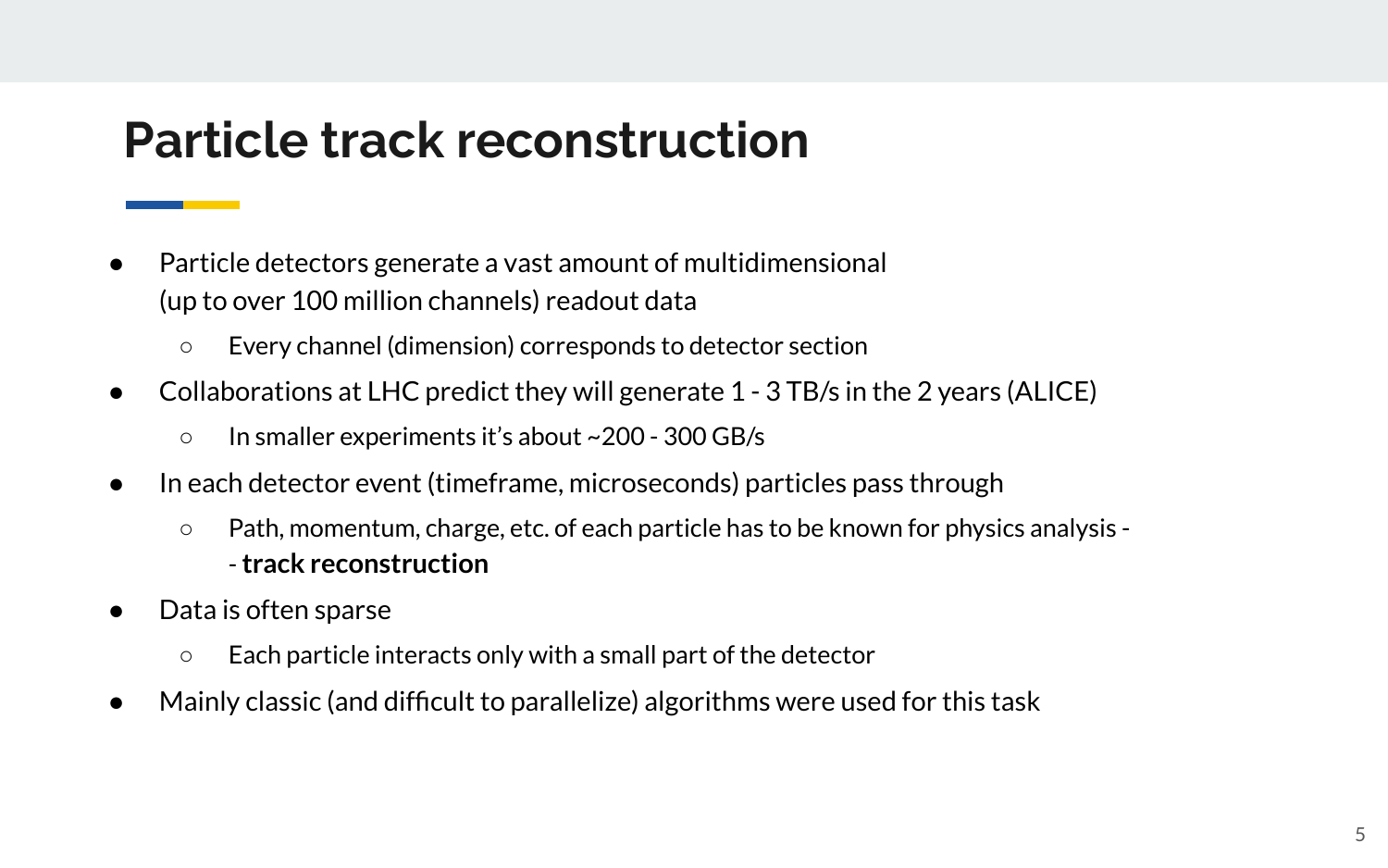# **Machine learning for track reconstruction**

- In 2018 and 2019 *TrackML Challenge* on Kaggle was organised by CERN
- Results were mixed, but graph neural networks (GNNs) turned out to be the most promising approach
- Since then collaborations at CERN and other facilities evaluate and improve GNN-based solutions for their tasks
- Main difficulties include
	- Efficient transformation of readout data into graphs
	- Complexity of detectors (size and existence of multiple subsystems of different characteristics)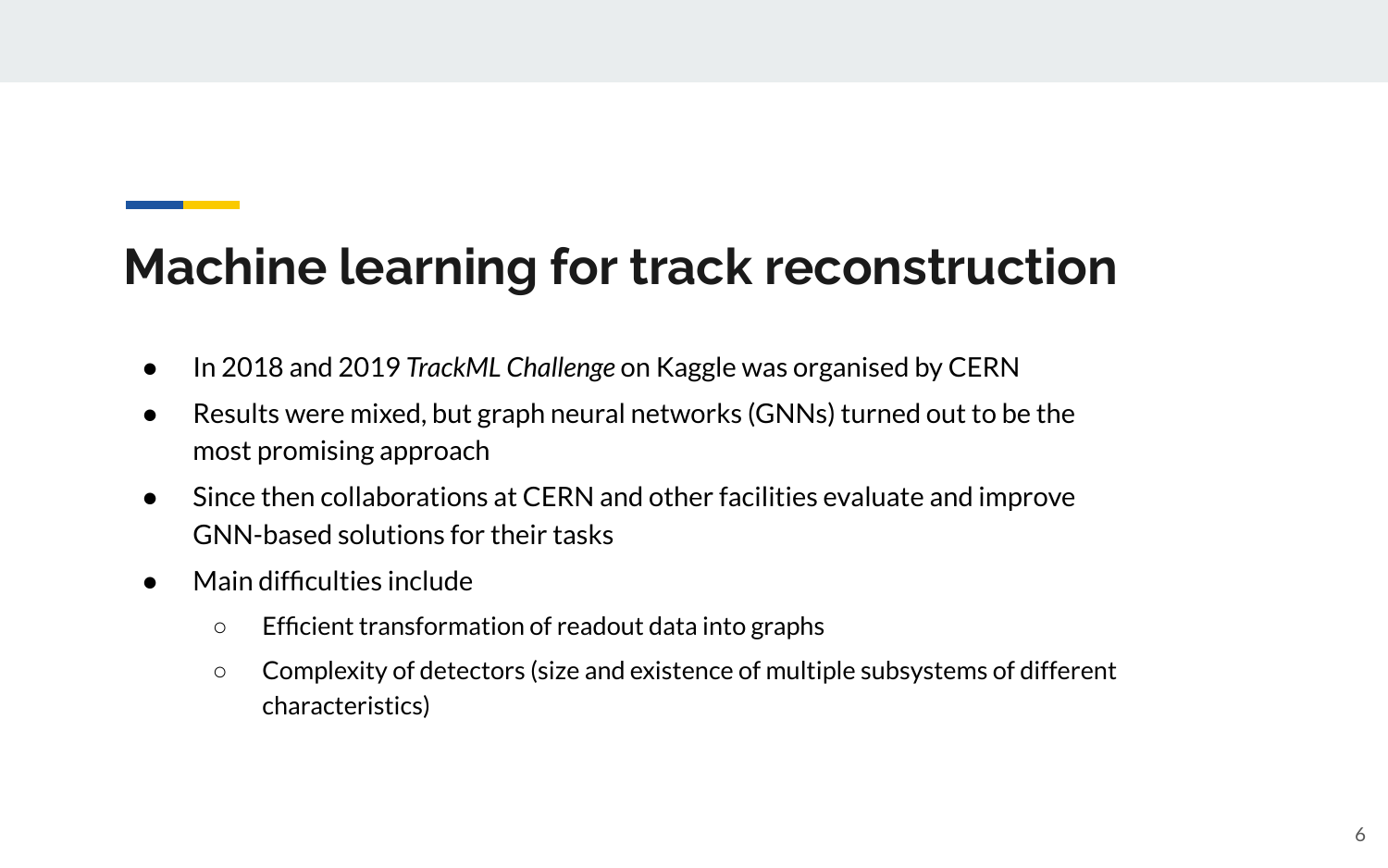#### **Example: PANDA Forward Tracker**

- PANDA is an experiment under construction at FAIR Facility (Darmstadt, Germany)
- FT is a relatively small (sub)detector
	- ~12k *straws* with which particles interact
	- Grouped into 6 *stations* and 48 layers
	- Each straw is an additional input channel
	- Easy to model in a graph structure



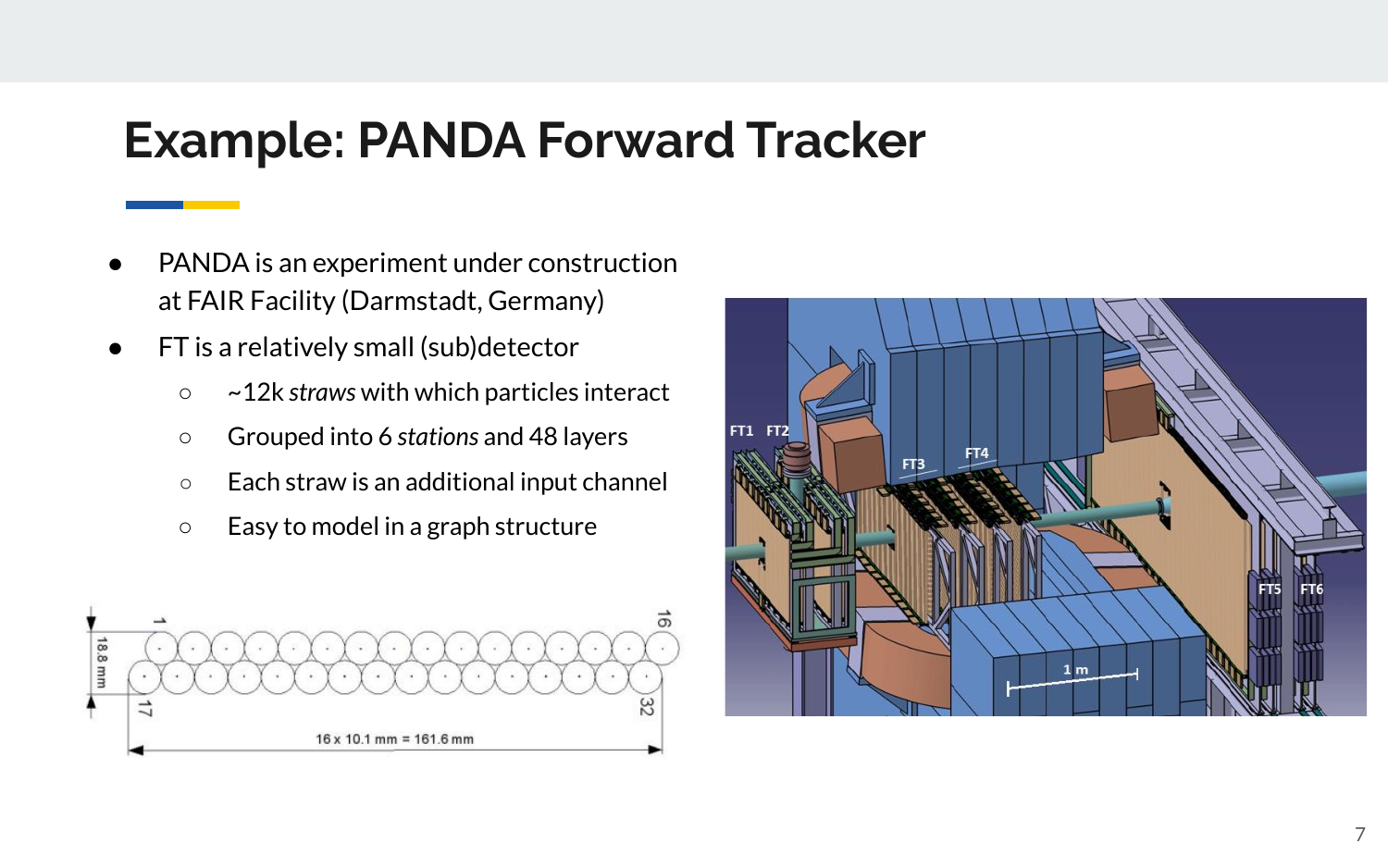# **GNNs in PANDA FT**

#### **Input Graph**

#### **Input**

- Interactions of particles with straw in one detector event
- Transformed into graph structure:
	- Connect every hitted straw with all hitted straws in adjacent layers

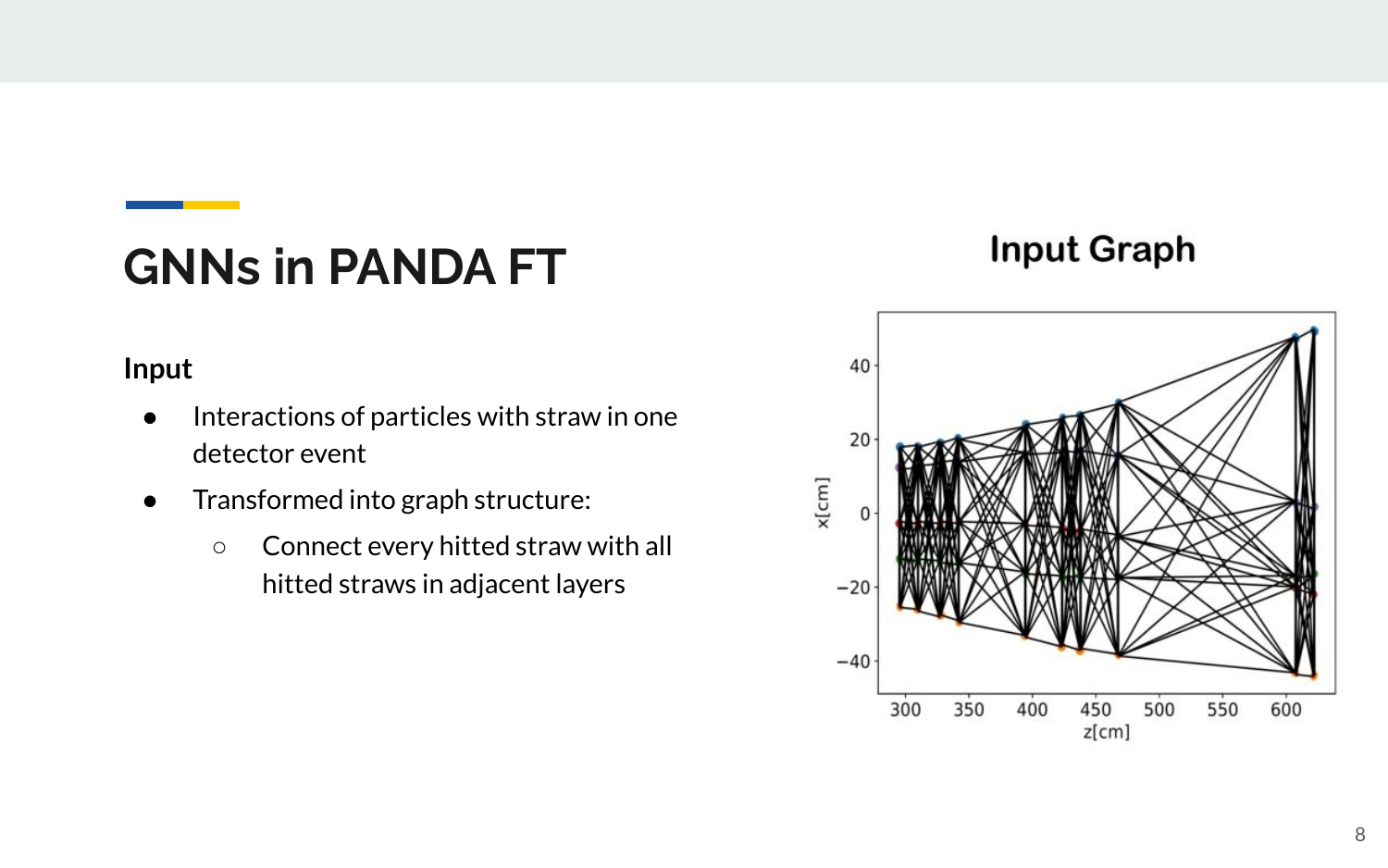# **GNNs in PANDA FT**

#### **Output:**

- Ideally output should be the set of separate graphs representing particle tracks
- In real world it contains additional edges that may lower accuracy



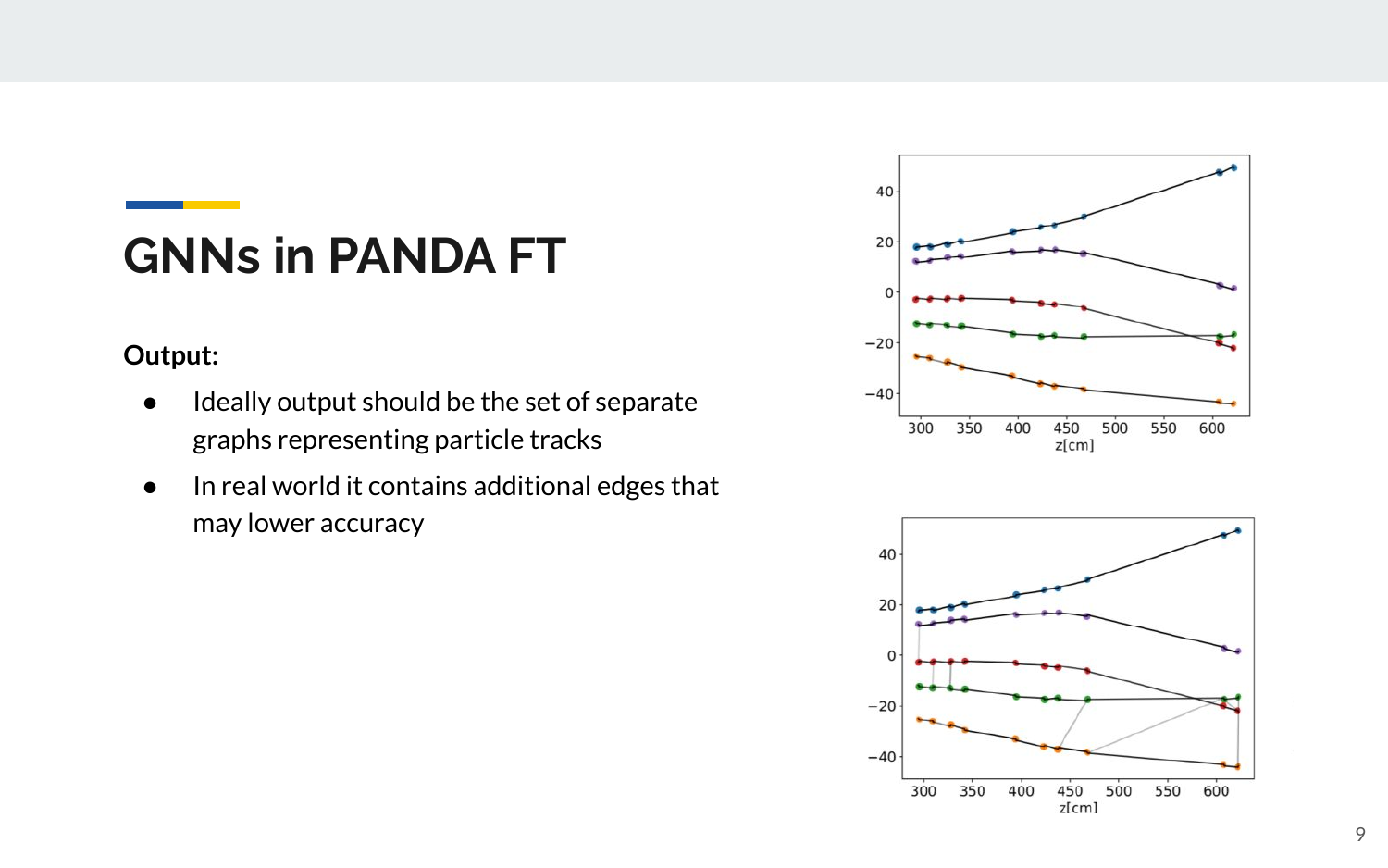## **GNNs in PANDA FT: Results and remarks**

- GNN-based approach was tested with simulated data
	- Synthetic case, homogeneous dataset
- Meets accuracy requirements
- Performance needs some improvement
	- Especially the step of graph generation from raw data
- Number of edges in input graph can be lowered by eliminating physically impossible connections
- Similar approaches studied by other experiments (CERN), often more advanced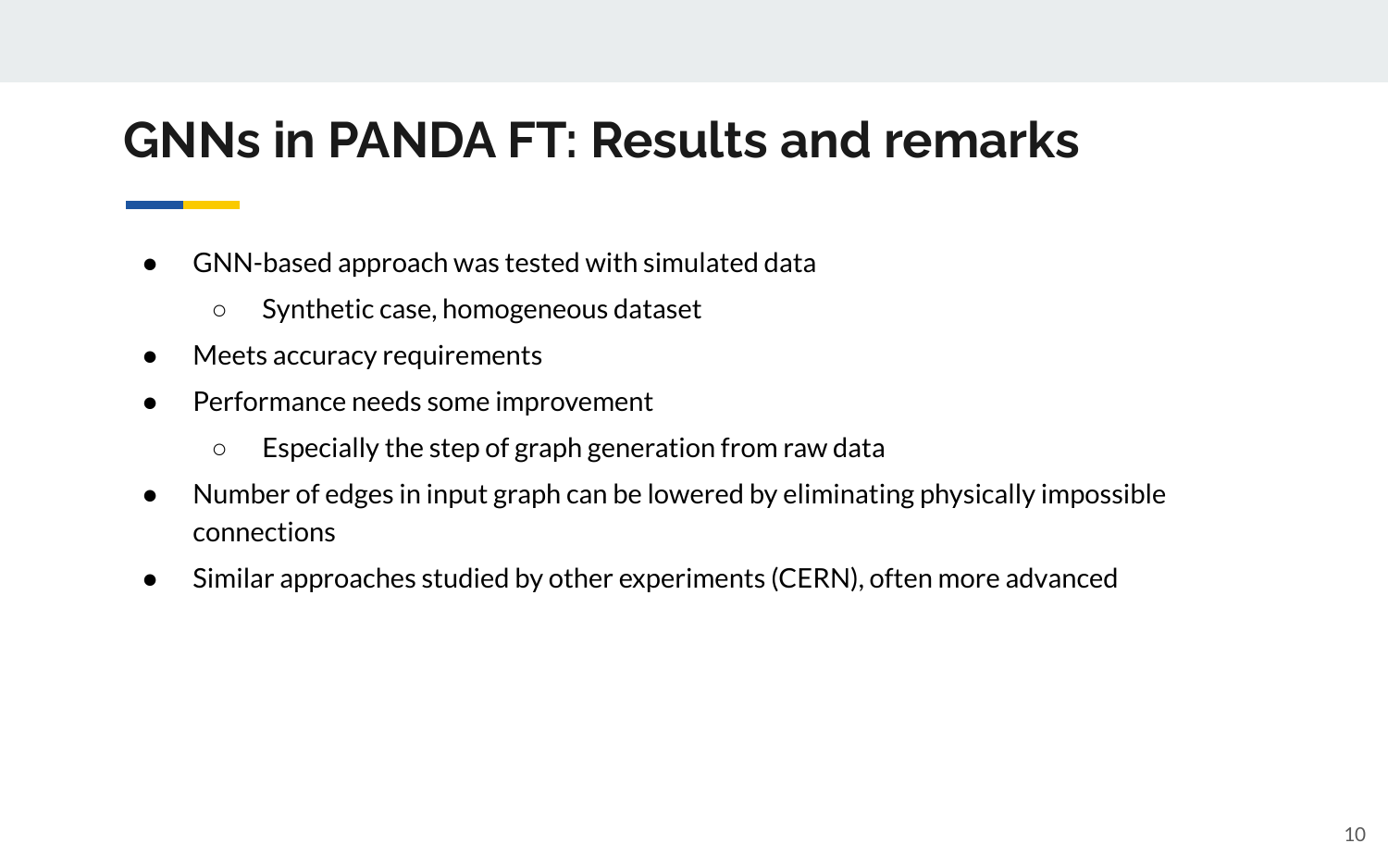#### **Detector event simulation**

- Critical for conducting experiments
- But also very important
	- During design phase of new devices
	- For evaluation/maintenance of detectors and algorithms
- Traditionally conducted using Monte Carlo methods
	- Software: Geant3, Geant4, PYTHIA
- Consume a lot of computational resources
- More data collected in larger new experiments result in need for more simulations for adequate statistics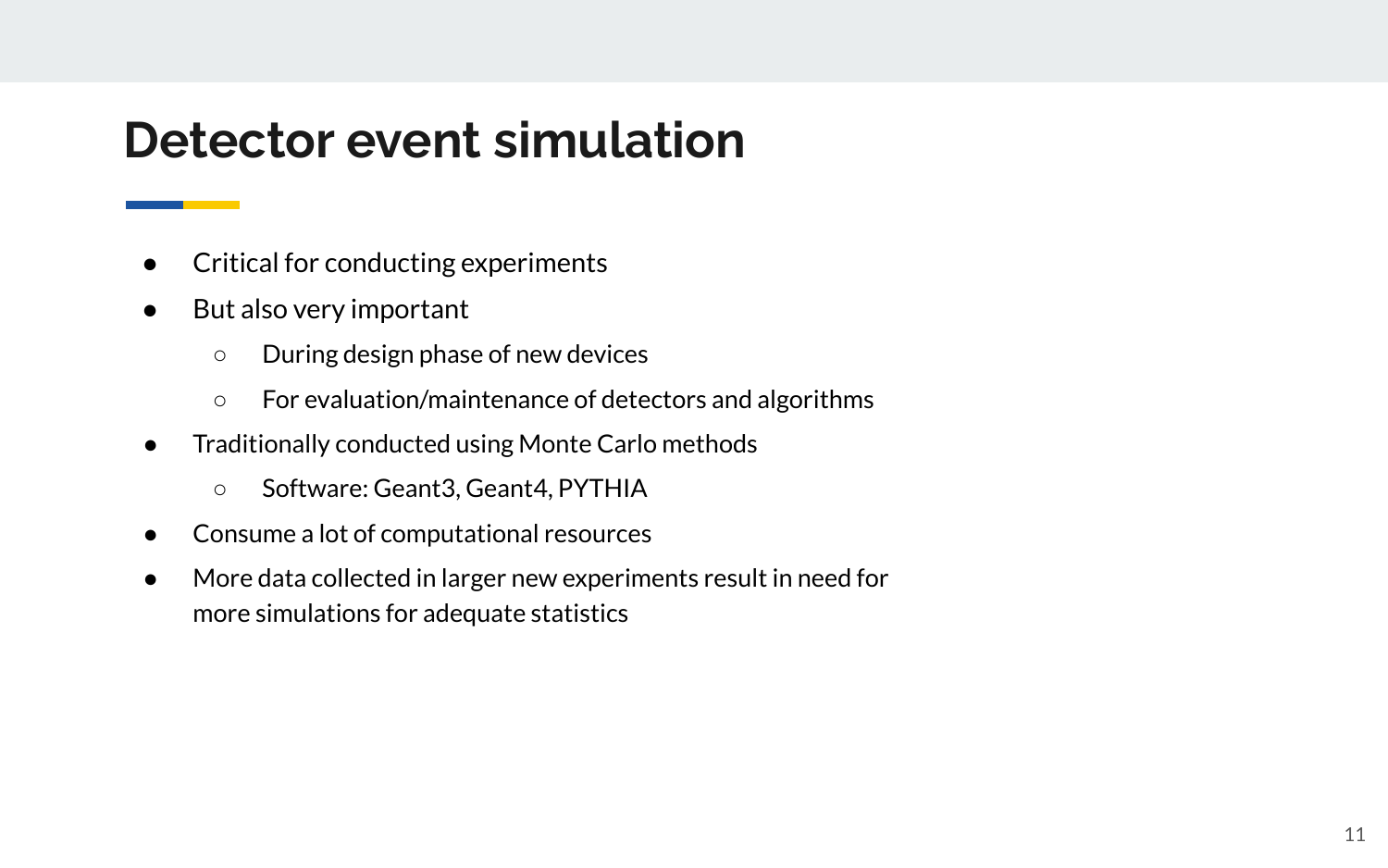# **Machine learning for detector simulation**

- Variations of generative adversarial networks (GANs) proposed
- Challenges
	- Detector response vary a lot depending on type of particle and its physical properties
	- Generated (simulated) data has to be accurate to a certain level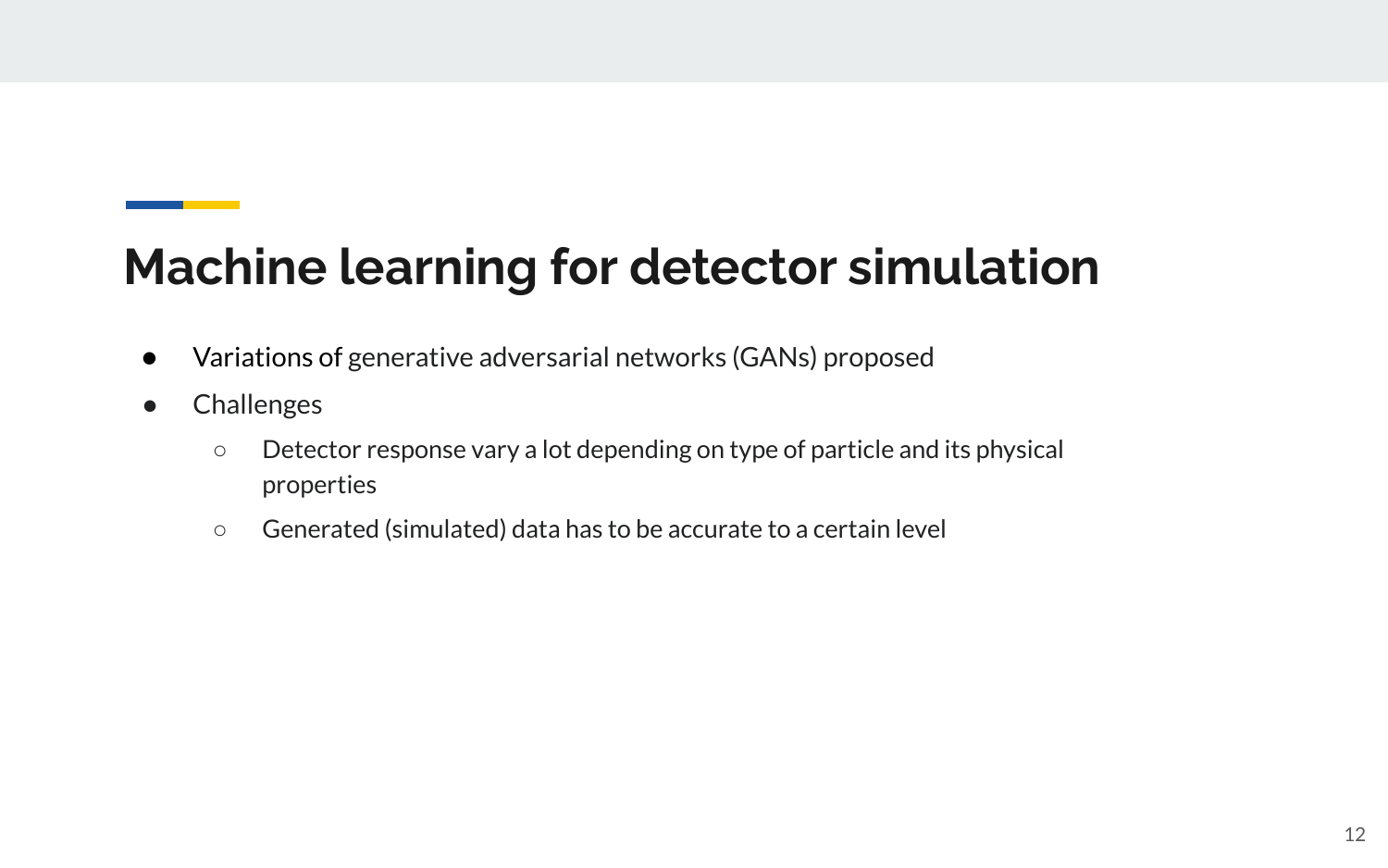## **Example: ATLAS calorimeters simulation**

- ATLAS is located at LHC and is the largest particle physics experiment worldwide
- It's expected to be the one to discover new physics
- As a result it needs cary large sets of simulation data for statistics
	- 40% of ATLAS' CPU computation resources is consumed for simulations
	- Computing infrastructure won't fulfill the needs with current simulation software
- Classic Monte Carlo simulation methods are CPU-bound and vary hard or impossible to parallelize for GPUs
- Machine learning and neural networks are explored as one of alternatives

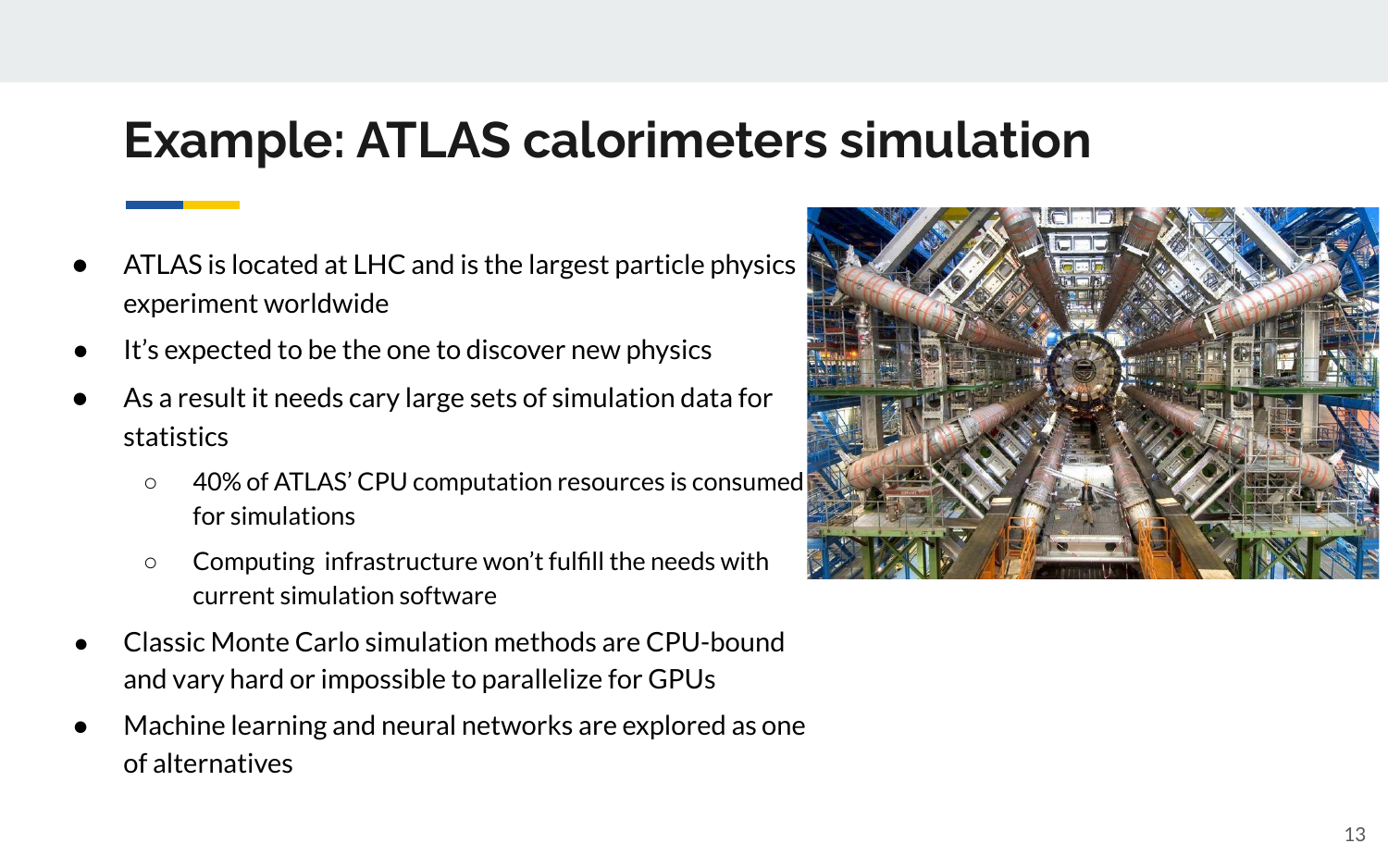### **ATLAS experiment and AtlFast3 framework**

- The AtlFast3 framework was proposed for ATLAS
	- Combines current Monte Carlo tool (Geant4) with simplified simulation (FastrCaloSim) and GAN-based simulation (FastCaloGan)
	- Depending on subsystem of the detector and simulated particle

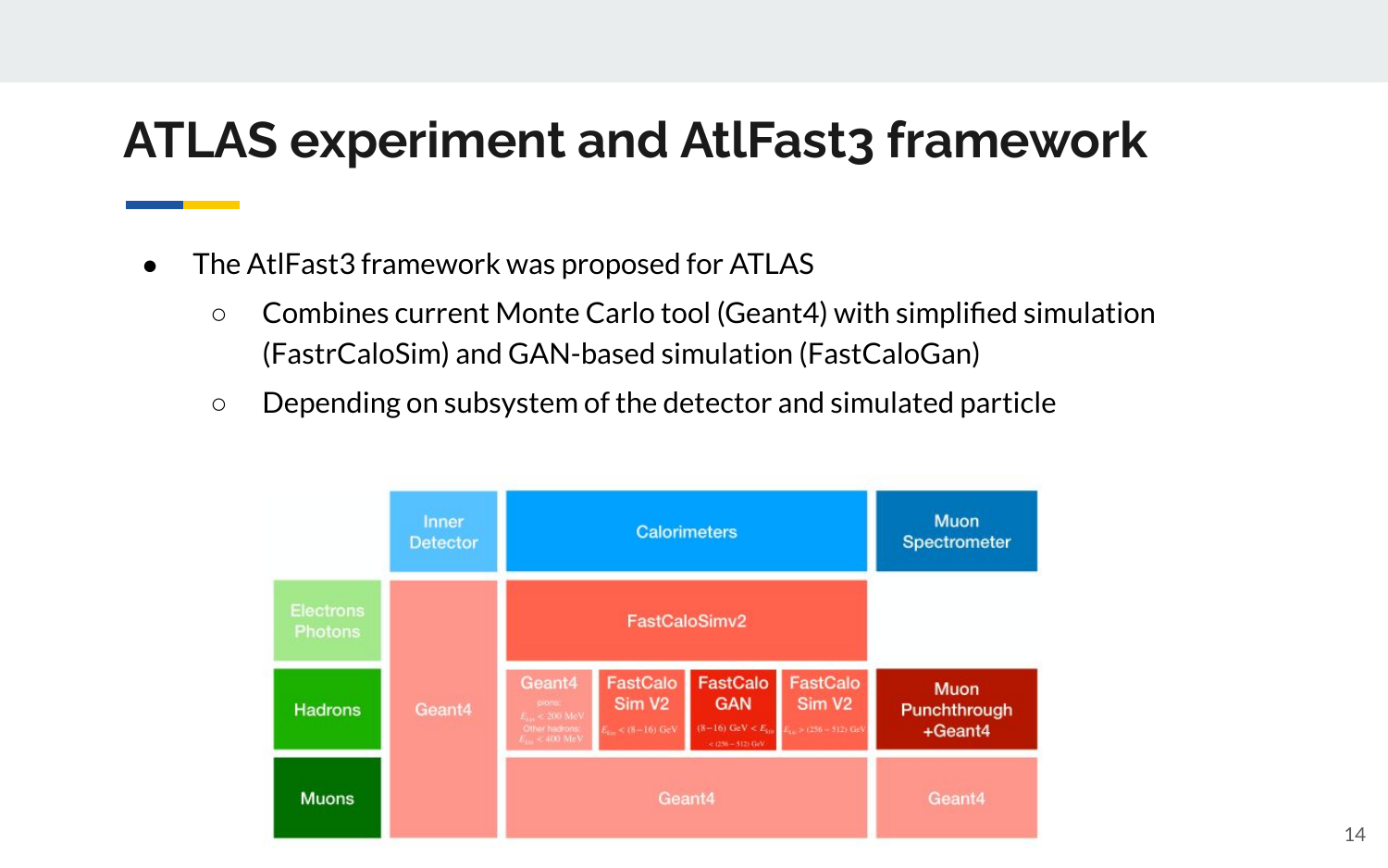# **ATLAS experiment and AtlFast3 framework**

- 5x overall performance improvement (CPU-time)
	- 500x in calorimeter subsystem!
	- with '2%' accuracy drop
- Usage of GANs is limited to one type of particles in one subsystem
	- Other areas will probably require different, or at least, differently trained, models
- Research on broader usage of GANs as well as improved performance and accuracy continues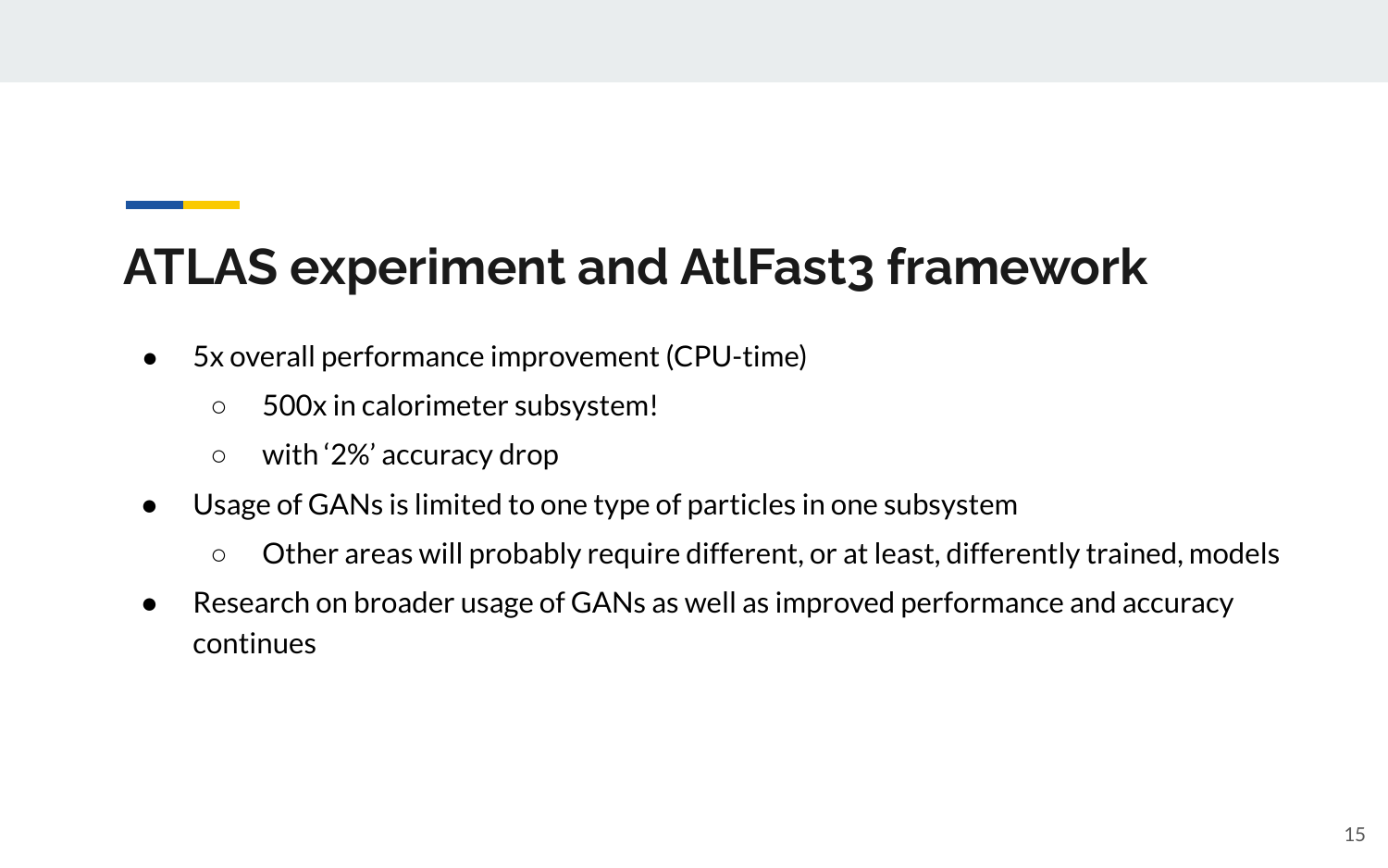### **Neural networks accelerated on FPGA**

#### **What is FPGA?**

- FPGA Field Programmable Gate Array
- A set (array) of logic building blocks that can behave as any kind of logic gate each
- Accelerated algorithm is mapped directly to the hardware (like in custom chip)
- Logic Blocks<br>Can be programmed with high-level languages (C++-based)
- Are now available as accelerator cards similar to GPUs used for NN training (Xilinx Alveo)



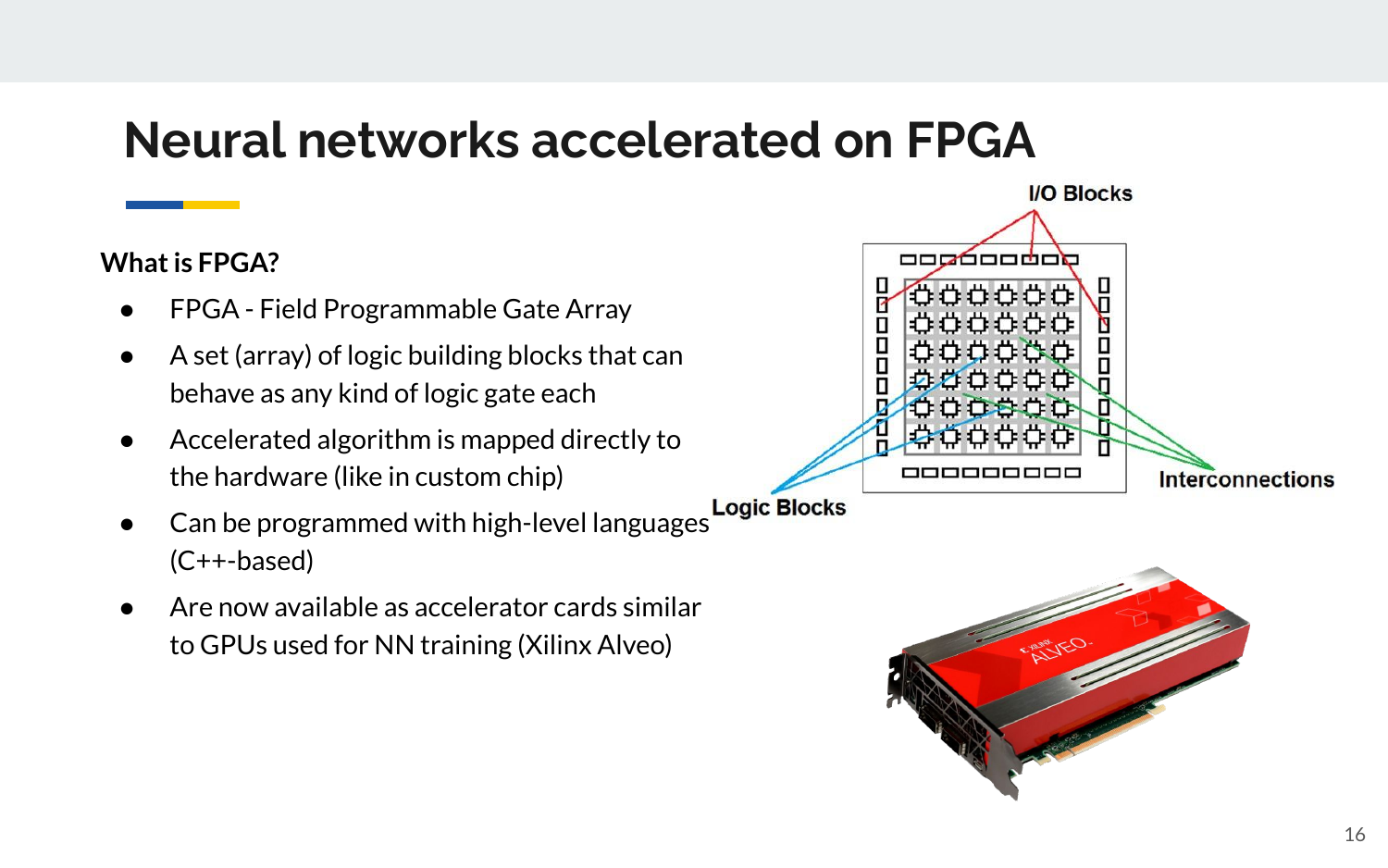### **Neural networks accelerated on FPGA**

- Processing of live data in experiments (and other applications) is often constrained in terms of computational resources and latency
- FPGA-based accelerators have unique capabilities
	- Upper bound on processing time can be strictly defined in clock cycles
	- % of chip resources used by each accelerated procedure is well-known
	- Many low level optimisation are possible and supported by hardware and programming tools
	- e.g. loop unrolling or usage of arbitrary precision fixed-point arithmetic types
- There are tools available (hls4ml) that enable compilation of Keras, PyTorch and TensorFlow code for FPGAs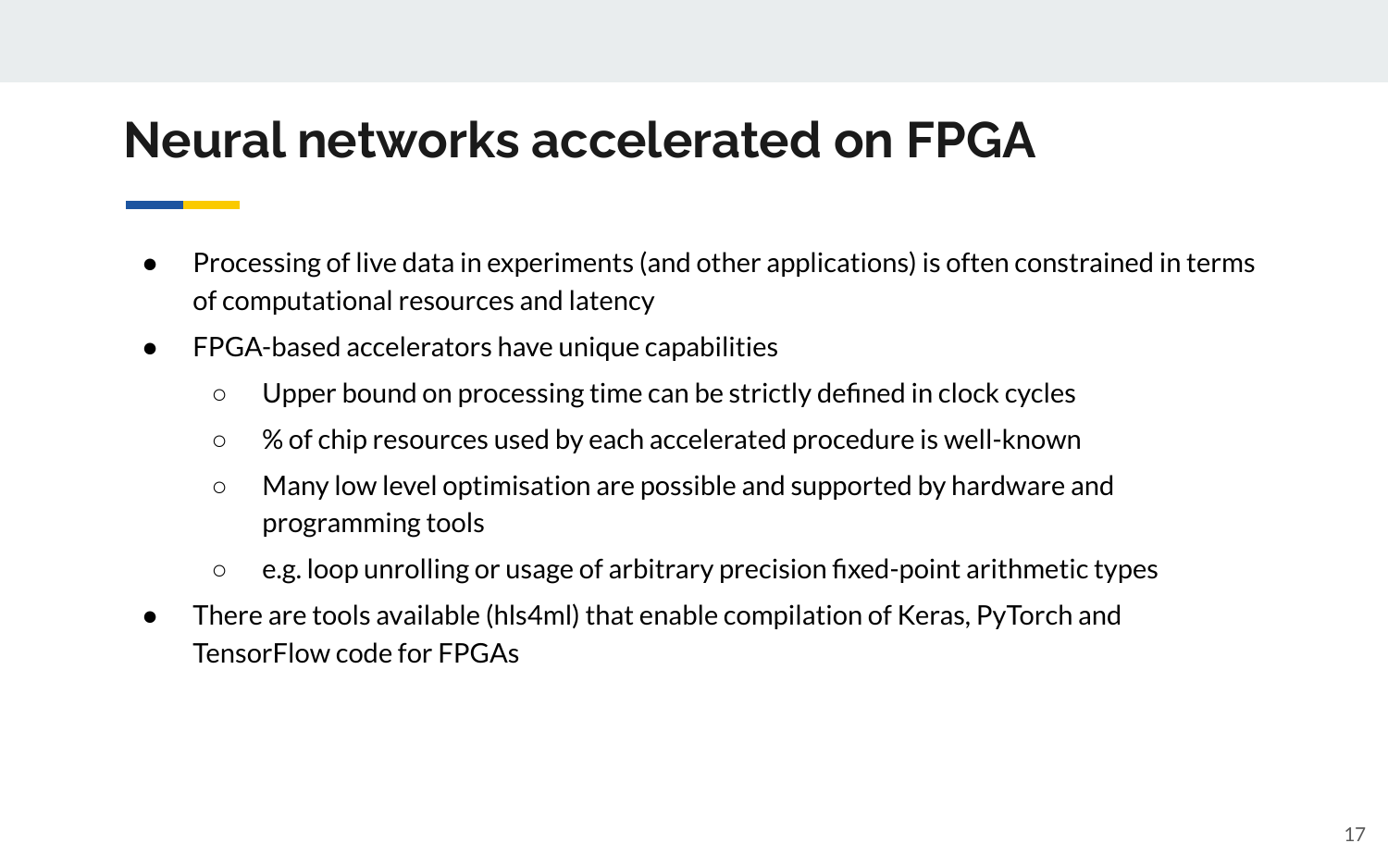#### **Neural networks accelerated on FPGA**

- Research at CERN, Caltech and Google
- **Extension of Keras and hls4ml** 
	- Enables fixed-point arithmetic for network parameters
	- For each network layer separately
- Results in significant reduction in on-chip resource usage for inference (4-layer dense NN)
	- With small impact on accuracy
- May be beneficial for many high-throughput, low-latency applications
- As well as resource constrained ones (IoT, robotics?)

| Model                   |      |                 | Accuracy [%] Latency [ns] Latency [clock cycles] | $DSP$ [%]   | $LUT$ [%]                 | FF [%]                       |
|-------------------------|------|-----------------|--------------------------------------------------|-------------|---------------------------|------------------------------|
| <b>BF</b>               | 74.4 | 45              | 9                                                | 56.0(1.826) |                           | $5.2(48,321)$ 0.8 $(20,132)$ |
| BP                      | 74.8 | 70              | 14                                               | 7.7(526)    |                           | $1.5(17,577)$ 0.4 $(10,548)$ |
| <b>BH</b>               | 73.2 | 70              | 14                                               | 1.3(88)     | 1.3(15,802)               | 0.3(8,108)                   |
| Q6                      | 74.8 | 55              | 11                                               | 1.8(124)    | 3.4(39,782)               | 0.3(8,128)                   |
| QE                      | 72.3 | 55              | 11                                               | 1.0(66)     | $0.8$ (9,149) 0.1 (1,781) |                              |
| $\overline{\mathbf{Q}}$ | 71.9 | 70              | 14                                               | 1.0(69)     |                           | $0.9(11,193)$ $0.1(1,771)$   |
| LogicNets JSC-M [47]    | 70.6 | $N/A^a$         | N/A                                              | 0(0)        | 1.2(14.428)               | 0.02(440)                    |
| LogicNets JSC-L [47]    | 71.8 | 13 <sup>b</sup> | 5                                                | 0(0)        | 3.2(37,931)               | 0.03(810)                    |

<sup>a</sup> Not evaluated.

<sup>b</sup> Using a clock frequency of 384 MHz.